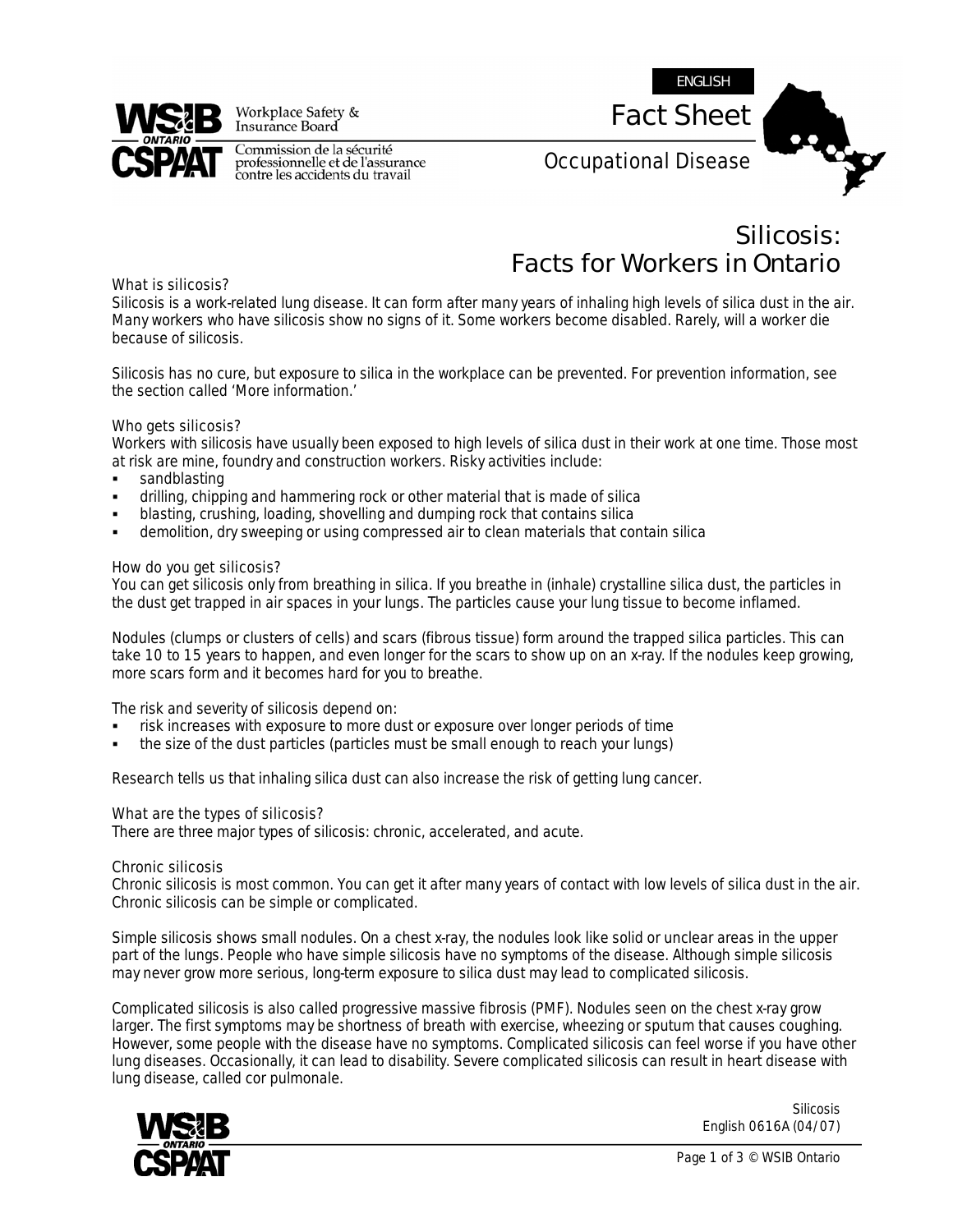## Accelerated silicosis

Accelerated silicosis is almost the same as chronic silicosis. However, it forms more quickly and the lung scars show up sooner. You can get accelerated silicosis when you are exposed to large amounts of silica dust over a short time. Nodules appear on a chest x-ray five years after your first exposure to silica dust. The disease can quickly get worse.

## Acute silicosis

Acute silicosis forms after inhaling large amounts of silica dust over a few days or months. Signs of the disease are shortness of breath, fever, cough and weight loss. Many people with acute silicosis have stable health. For a few people, it leads quickly to death.

# *What happens if you have silicosis*? Can you still work?

If you do not feel sick, you can keep working. Research shows that if the amount of silica dust is kept low, you will avoid more harm to your lungs. Your doctor may suggest that you have no more contact with silica dust. You may not be able to keep working if:

- you had a lot of exposure to silica dust
- you have another illness or disability

Workers with silicosis have a higher chance of getting tuberculosis (TB) and should get regular TB skin tests.

# *What can your employer do?*

Your employer has to keep the amount of silica dust low. Under Ontario's *Occupational Health and Safety Act*, silica is classified as a designated substance. The employer is required to provide safety measures when a designated substance is used in the workplace. Ask your employer or joint health and safety committee, if there is one, about the silica control program in your workplace. Safety measures will help to protect you and reduce your exposure to silica at work.

## *What can you do?*

Stay informed about your health. If you are exposed to silica dust at work, tell your doctor. Where the law says that a medical surveillance program is needed, you can choose to be part of it. In such cases, your employer must offer and pay for the program. A medical surveillance program includes:

- medical and work history tracking
- regular physical exams
- chest x-rays
- lung function tests

The doctor may follow your health more closely or refer you to a specialist. Your doctor or the specialist may also carry out a medical surveillance program. Participating in a medical surveillance program can:

- help find silicosis early and
- stop it from getting worse.

If you have silicosis, talk with your employer and file a claim with the Workplace Safety and Insurance Board (WSIB). The WSIB will write to your doctor for a copy of your medical report to see if you're entitled to compensation. A WSIB adjudicator will make a decision about your claim by talking to you, your employer and your doctor.

## *For more information about silicosis and your workplace*

- Read the material safety data sheet (MSDS) for the silica used in your workplace.
- Call the Ministry of Labour for your rights under the *Occupational Health and Safety Act*. Look up the number in your local telephone directory or go to www.gov.on.ca/LAB/ohs on the internet or call Publications Ontario at 1-800-668-9938.
- Call the Canadian Centre for Occupational Health and Safety (CCOHS), 1-800-668-4284 or go to www.ccohs.ca/oshanswers/chemicals



Silicosis English 0616A (04/07)